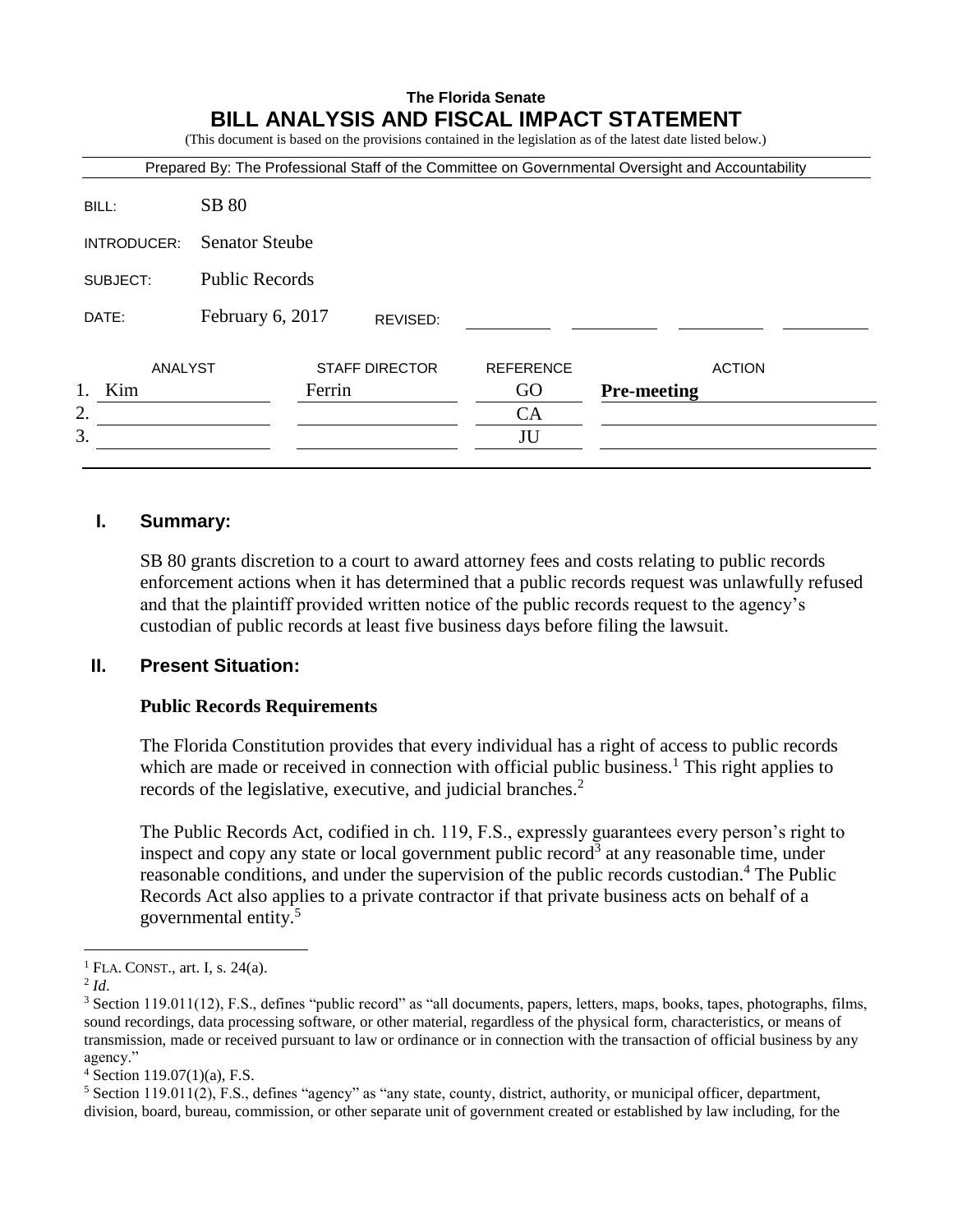An agency, as defined by ch. 119, F.S., may not impose greater conditions on responding to a public records request than those required by law. For example, an agency may not require a person seeking a public record to disclose his or her background.<sup>6</sup> Nor may an agency require an individual to put his or her request in writing as a condition of production.<sup>7</sup> An agency must honor a request whether a person requests records by phone, in writing, or in person, if the request is sufficient to identify the records sought.<sup>8</sup>

## **Custodian of Public Records**

Pursuant to s. 119.011(5), F.S., a custodian of public records is "the elected or appointed state, county, or municipal officer charged with the responsibility of maintaining the office having public records, or his or her designee."

A custodian of public records is required to perform statutorily required duties such as maintaining records in fireproof vaults, repairing records and complying with retention schedules set by the Department of State. $9$  Section 119.07, F.S., also provides that a public records custodian has duties that include:

- Acknowledging public records requests and responding to those requests in good faith;<sup>10</sup>
- Producing records after redacting exempt information or providing the statutory citation for an exemption if the entire document is exempt;  $11$
- Maintaining records which are the subject of public records litigation;<sup>12</sup>
- Ensuring that public records are secure if they are provided electronically;<sup>13</sup>
- Providing supervision if someone wishes to photograph records;<sup>14</sup> and
- Providing certified copies of public records upon payment of a fee.<sup>15</sup>

Public records custodians are also responsible for supervising the production of records by all agency personnel. Section 119.07(1)(a), F.S., provides that "[e]very person who has custody of a public record shall permit the record to be inspected and copied… at any reasonable time, under reasonable conditions, and under reasonable supervision by the custodian of the public records."

purposes of this chapter, the Commission on Ethics, the Public Service Commission, and the Office of Public Counsel, and any other public or private agency, person, partnership, corporation, or business entity acting on behalf of any public agency."

<sup>6</sup> *Bevan v. Wanichka*, 505 So. 2d 1116, 1118 (Fla. 2d DCA Fla. 1987).

<sup>7</sup> *Dade Aviation Consultants v. Knight Ridder, Inc*., 800 So. 2d 302, n.1 (Fla. 3d DCA 2001); Op. Att'y Gen. Informal Opinion (Dec. 16, 2003). *Chandler v. City of Greenacres*, 140 So. 3d 7 (Fla. 4th DCA 2014).

<sup>8</sup> Op. Att'y Gen. Fla. 80-57, pg. 3 (1980).

<sup>&</sup>lt;sup>9</sup> Section 119.021, F,S

 $10$  Section 119.07(1)(c), F.S.

 $11$  Section 119.07(1)(d)-(f), F.S.

<sup>&</sup>lt;sup>12</sup> Section 119.07(1)(g)-(i), F.S.

<sup>&</sup>lt;sup>13</sup> Section 119.07(2), F.S.

<sup>&</sup>lt;sup>14</sup> Section 119.07(3), F.S.

<sup>&</sup>lt;sup>15</sup> Section 119.07(4), F.S.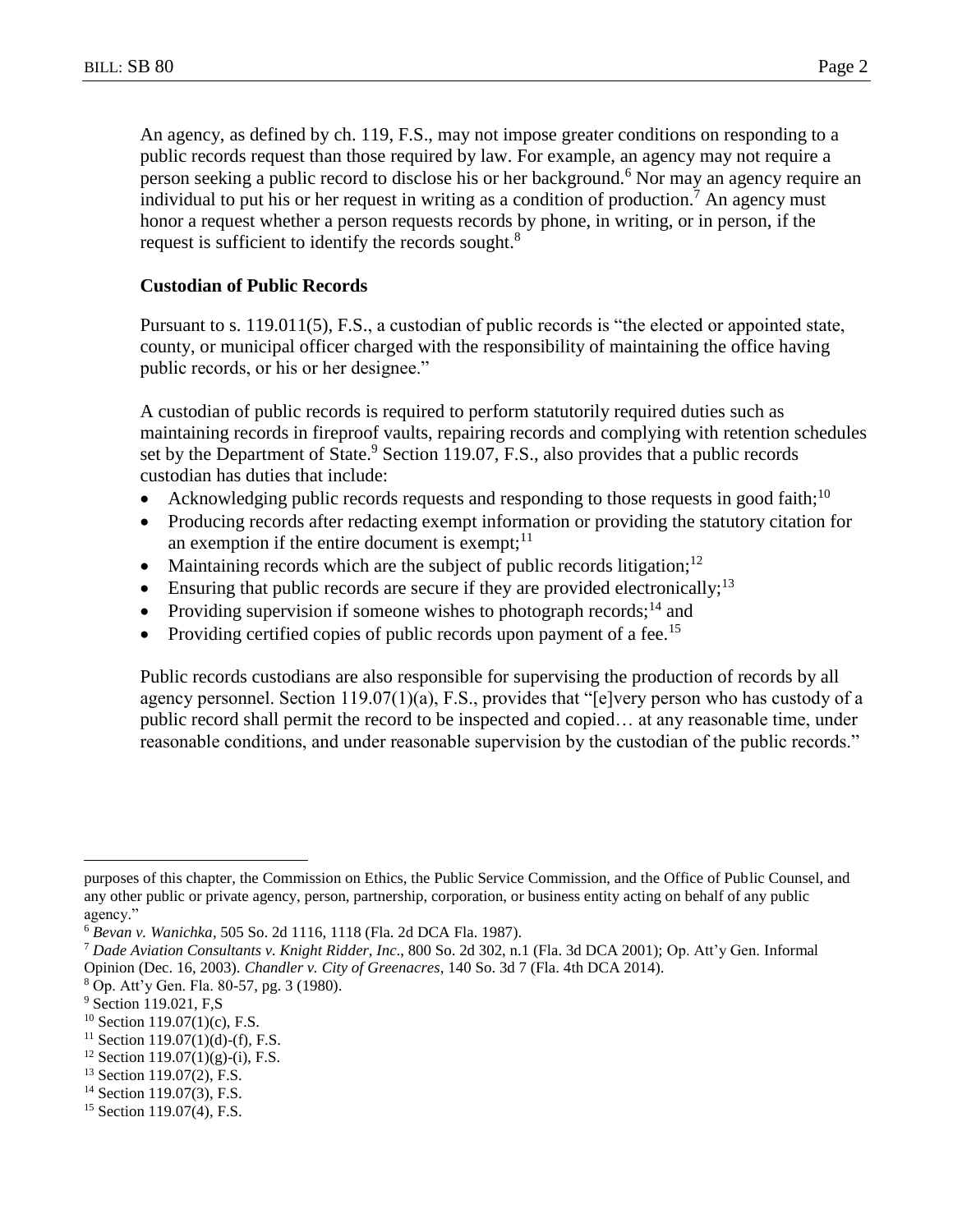#### **Enforcing Public Records Laws and Attorney Fees**

Article I, Section 24(c), Florida Constitution, requires the Legislature to enact laws governing the enforcement of public records requirements, including the "maintenance, control, destruction, disposal, and disposition of records."

Under s. 119.11, F.S., a person may enforce his or her right to inspect a public record by filing a lawsuit against an agency. In those lawsuits, the court must set an immediate hearing, giving the case priority over other cases.<sup>16</sup> If a court orders an agency to open its records for inspection, the agency must comply within 48 hours. $17$ 

Section 119.12, F.S., provides that if a court finds that an agency unlawfully refused access to a public record, the court will order the public agency to pay costs and attorney fees related to the enforcement lawsuit.<sup>18</sup> An unjustified delay in turning over public records is also considered an unlawful refusal, and a court will award attorney fees even if the delay was not willful or if the delay was due to incompetence.<sup>19</sup> When a court awards attorney fees in a public records case, "there is no additional requirement…that the trial court find that the public agency did not act in good faith, acted in bad faith, or acted unreasonably."<sup>20</sup>

Enforcement lawsuits are composed of two parts: the request for production of a record and the assessment of fees. The assessment of attorney fees is a legal consequence independent of the public records request.<sup>21</sup> Once the requestor files suit, the court will require a public agency to pay the requestor's attorney fees even after the agency has produced the records.<sup>22</sup> The Florida Supreme Court stated that the public policy behind awarding attorney fees is to encourage people to pursue their right to access government records after an initial denial, and that granting attorney fees makes it more likely that public agencies will comply with public records laws. <sup>23</sup>

The Florida Constitution also requires all meetings of any collegial public body of the executive branch of state government or of any local government, at which official acts are to be taken or at which public business of such body is to be transacted or discussed, to be open and noticed to

<sup>16</sup> Section 119.11(1), F.S.

 $17$  Section 119.11(2), F.S.

<sup>&</sup>lt;sup>18</sup> Section 119.12, F.S. In 1984, the Legislature amended the public records attorney fee provision, deleting language which would permit attorney fees to be awarded only when records are "unreasonably" refused and replaced it with "unlawfully" refused. Ch. 84-298, s. 7, Laws of Fla. The Florida Supreme Court stated what once the Legislature amended s. 119.12, F.S., from "unreasonable" refusal to "unlawful" refusal, the Legislature "eliminated the potential that an award for attorney's fees would be denied just because the public agency acted reasonably in violating the Public Records Act...The public agency's failure to comply, rather than its good or bad faith in doing so, became the relevant inquiry." *Bd. Of Trs. v. Lee,* LEXIS 783 at \*12 (Fla. Apr. 14, 2016). Based on the Legislature's removal of the word "unreasonably," a court concluded that good faith or honest mistakes do not excuse a defendant from being assessed attorney fees." *News and Sun-Sentinel Co. v. Palm Beach County*, 517 So. 2d 743, 744 (Fla. 4th DCA 1987), partially disapproved of in *New York Times Co. v. PHH Mental Health Services, Inc.*, 616 So.2d 27, 30 (Fla. 1993).

<sup>19</sup> *Lilker v. Suwannee Valley Transit Authority*, 133 So. 3d 654, 655-656 (Fla. 1st DCA 2014); *Barfield v. Town of Eatonville*, 675 So. 2d 223, 225 (Fla. 5th DCA 1996).

<sup>20</sup> *Bd. Of Trs. v. Lee,* LEXIS 783 at \*2 (Fla. Apr. 14, 2016).

<sup>21</sup> *Mazer v. Orange County*, 811 So. 2d 857, 859 (Fla. 5th DCA 2002).

<sup>22</sup> *Mazer v. Orange County*, 811 So. 2d 857, 860 (Fla. 5th DCA 2002); *Barfield v. Town of Eatonville*, 675 So. 2d 223, 224 (Fla. 5th DCA 1996); *Cookston v. Office of the Pub. Defender*, LEXIS 10858 at \*6 (Fla. 5th DCA July 15, 2016).

<sup>23</sup> *New York Times Co. v. PHH Mental Health Services, Inc*., 616 So. 2d 27, 29 (Fla. 1993).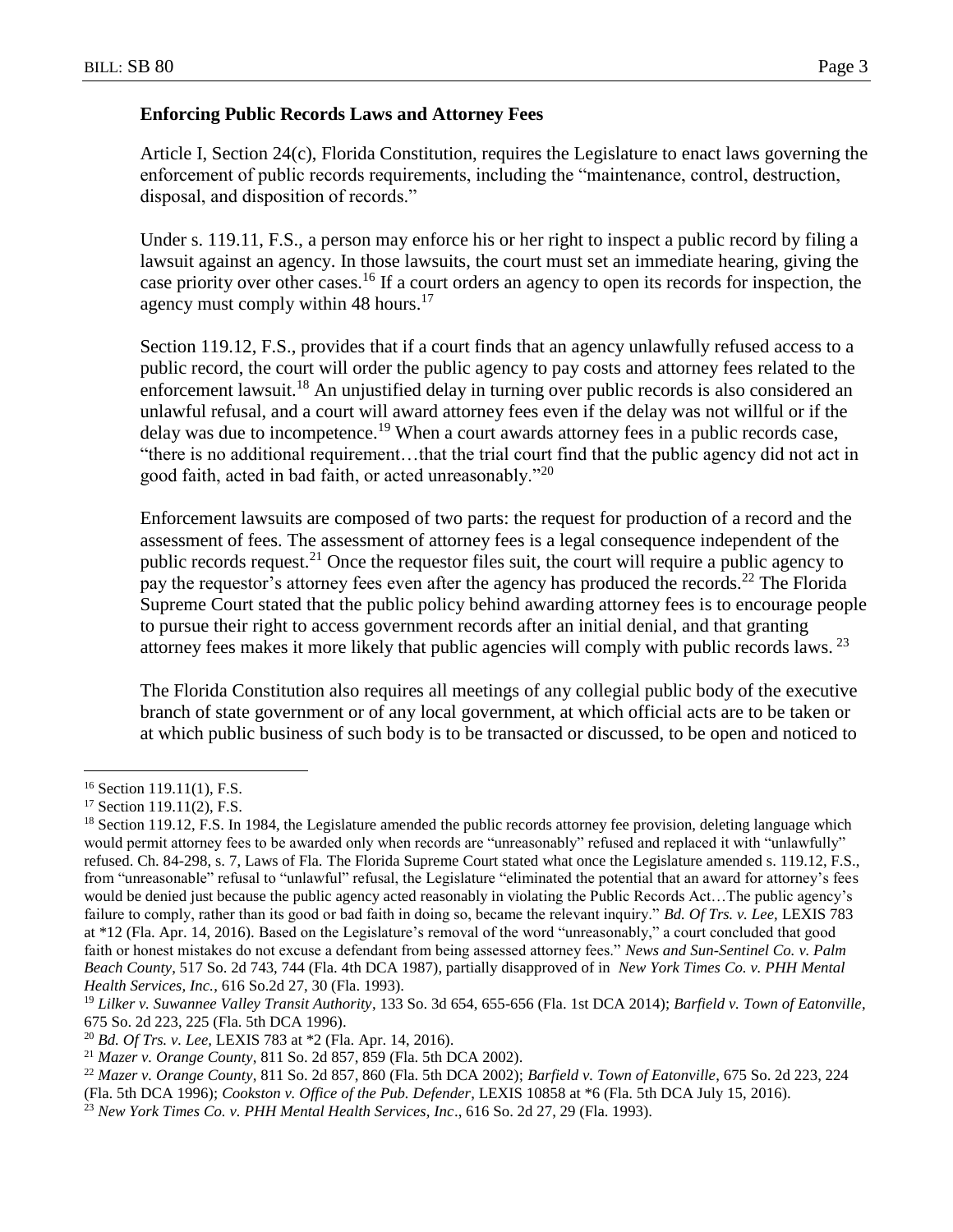the public.<sup>24</sup> Open meetings laws also include an attorney fee provision. Section 286.0114(7)(a), F.S., provides:

(a) Whenever an action is filed against a board or commission to enforce this section, the court shall assess reasonable attorney fees against such board or commission if the court determines that the defendant to such action acted in violation of this section. The court may assess reasonable attorney fees against the individual filing such an action if the court finds that the action was filed in bad faith or was frivolous. This paragraph does not apply to a state attorney or his or her duly authorized assistants or an officer charged with enforcing this section. (b) Whenever a board or commission appeals a court order that has found the board or commission to have violated this section, and such order is affirmed, the court shall assess reasonable attorney fees for the appeal against such board or commission.

## **Public Records Requests, Settlements and Attorney Fees**

Over the past few years, governmental entities have been sued based on their failure to provide public records in cases that appear to be less about private citizens getting access to public records than about generating settlements or attorney fees. Governmental entities often settle the public records complaints because settlements are less costly than litigation.

The Town of Gulf Stream filed a federal lawsuit against a resident, the Citizen's Awareness Foundation, Inc., Our Public Records LLC, and other defendants based on their use of public records laws.<sup>25</sup> The Town of Gulf Stream alleged that the defendants sent bogus public records requests that were intended to be overlooked, and then ask for settlements that were higher than actual attorney fees and costs, or they file frivolous lawsuits and then attempt to obtain settlements.<sup>26</sup> The case was dismissed by a federal judge, who stated:

To the extent Defendants are abusing the rights afforded them by the Florida public records laws, those abuses must be addressed in the individual lawsuits filed, or through a change in the laws by the Florida Legislature.<sup>27</sup>

Counties and state agencies have also been sued because of their failure to provide public records. In another case, an entity called Consumer Rights, LLC., filed a public records lawsuit against Union County, which was ultimately appealed when the trial court refused to grant attorney fees to Consumer Rights, LLC. The First District Court found:

The plaintiff made the request in a suspicious email that could not be easily verified, directed it to a general email account that might not be checked by the person having anything to do with the records at issue, waited four months

 $24$ . FLA. CONST., art. I, s. 24(b).

<sup>25</sup> *Town of Gulf Stream v. O'Boyle,* No. 15-80182-CIV-MARRA, U.S. Dist. LEXIS 84778 (S.D. Fla. June 30, 2015).

<sup>26</sup> *Id*. at \*4.

<sup>27</sup> *Id*. at \*11.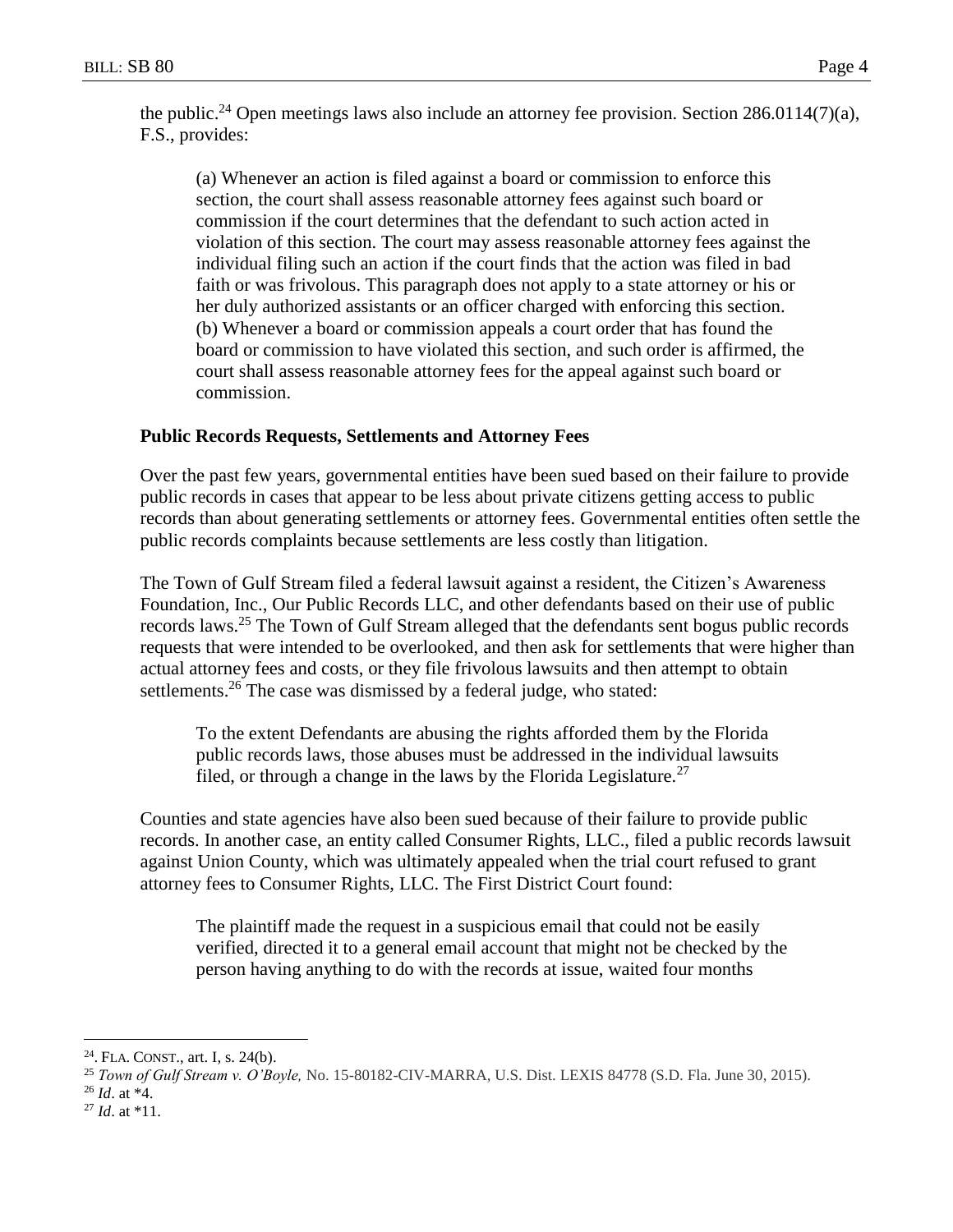without saying anything and the sued the county, claiming a right to attorney fees.<sup>28</sup>

In this case, the First District Court of Appeal affirmed the lower court's decision to deny attorney fees to the plaintiff. The First District Court found that the manner in which the public records request was made, as well as the fact that the County ultimately provided the requested record when it became apparent that the email was not spam, indicated that there was no refusal to provide the requested records.<sup>29</sup> Since there was no refusal, there was no basis for awarding attorney fees.

Consumer Rights also filed an enforcement lawsuit against the Department of Economic Opportunity, but was not awarded fees because of procedural issues. The First District Court found that there was some evidence to support the state agency's allegations that Consumer Rights was engaged in a "scheme [that] was designed to generate fees" but the Court declined to rule on the allegation.<sup>30</sup>

## **Public Records and Private Contractors**

Public agencies, including local and statewide governmental entities and municipal officers may hire contractors to provide services or act on behalf of the public agency.<sup>31</sup> Contractors can be individuals or business entities.<sup>32</sup> Private contractors who act on behalf of a public agency are required by law and the terms of their contracts to comply with public records laws.<sup>33</sup> These duties include keeping public records, providing the public an opportunity to inspect or copy a public record, and redacting exempt information.<sup>34</sup> A request for a contractor's records must be submitted to the agency. The agency will then request the records from the contractor or arrange for the public to inspect the requested records.<sup>35</sup>

If a contractor fails to comply with a public records request, the requestor may sue the contractor.<sup>36</sup> Enforcement costs (including attorney fees) will be awarded only if the contractor unlawfully refused to comply with the request and the requestor provided written notice to the agency that the contractor had not complied with the public records request.<sup>37</sup> The requestor must mail or email the notice at least eight days before filing suit.<sup>38</sup>

<sup>28</sup> *Consumer Rights, LLC., v. Union County, Fla*., 159 So. 3d 882, 885 (Fla. 1st DCA 2015).

<sup>29</sup> *Consumer Rights, LLC.,* at 886-887. *Accord Citizens Awareness Found., Inc., v. Wantman Grp., Inc.,* LEXIS 7970 (Fla. 4th DCA May 25, 2016).

<sup>30</sup> *State v. Consumer Rights, LLC.*, 181 So. 3d 1239, 1241 (Fla. 1st DCA 2015)

<sup>31</sup> Section 119.0701(1)(b), F.S. *News and Sun-Sentinel Co. v, Schwab, Twitty and Hanser Architectural Group, Inc.*, 596 So. 2d 1029 (Fla. 1992). Op. Att'y Gen. Fla. Informal Opinion dated December 31, 2014.

 $32$  Section 119.0701(1)(a), F.S.

<sup>33</sup> Section 119.011(2), s. 119.0701, F.S. *News and Sun-Sentinel Co. v, Schwab, Twitty and Hanser Architectural Group, Inc.*, 596 So. 2d 1029 (Fla. 1992).

<sup>34</sup> Section 119.0701(2)(b), F.S.

 $35$  Section 119.0701(2)(b)2. and (3), F.S.

<sup>36</sup> Section 119.0701(4), F.S.

 $37$  Section 119.0701(4)(a), F.S.

<sup>38</sup> Section 119.0701(4)(a)2., F.S.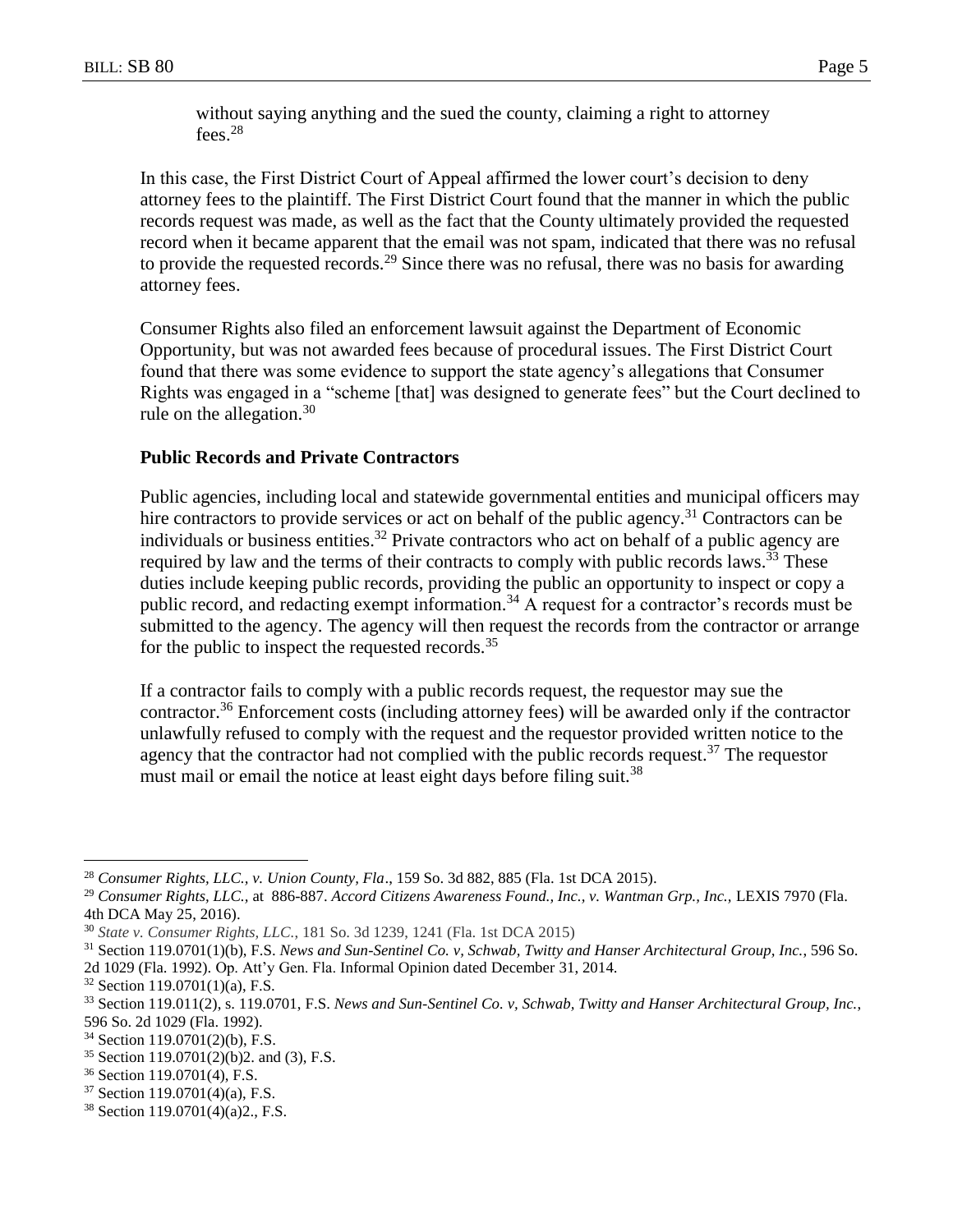If the contractor fulfills the public records request within eight days, then the contractor is no longer liable for the enforcement costs.<sup>39</sup> The law is silent on whether an agency would be liable for attorney fees after the contractor has fulfilled the public records request. If a contractor fails to fulfill the public records request within eight days, the contractor will be liable for enforcement costs.

# **When is a Private Contractor an Agency for Public Records Purposes?**

Pursuant to s. 119.011(2), F.S., the definition of "agency" in the Public Records Act includes a "public or private agency, person, partnership, corporation, or business entity acting on behalf of any public agency." In addition, s. 119.0701(1)(a), F.S., defines a contractor as an "individual, partnership, corporation, or business entity that enters into a contract for services with a public agency and is acting on behalf of the public agency."

To determine if a contractor is acting on behalf of a public agency, a totality of factors test may be applied.<sup>40</sup> Some of the factors a court may consider include, but are not limited to:

- Whether the public agency created the contractor;
- How much public funding was involved;
- How much the public agency regulated the contractor;
- The comingling of decision making processes;
- Whether the contractor was performing a government function; and
- The goals of the contractor. $41$

# **Private Contractors and Public Records Lawsuits.**

Private contractors have also been subject to lawsuits which appear to be more about generating settlements and attorney fees than about the individuals exercising their right to copy and inspect public records. In one such case, a circuit court judge in Duval County declined to award attorney fees in a public records enforcement case.<sup>42</sup> According to the court order, the plaintiff made two separate requests for public records to a nonprofit organization under contract to provide social services for the Department of Children and Families. The contract manager refused to provide the documents because the contract manager believed the documents were not public records. The court found that the manner in which the plaintiff (and his companions) made the request ensured that "they obtained exactly what they wanted, namely an initial denial of an unreasonable and bogus request."<sup>43</sup>

The court found that the plaintiff's method of requesting public records was an abuse of the public records laws noting that the actions of the requester amounted to "nothing more than a scam."<sup>44</sup> The Final Order stated that the plaintiff and his attorney, who had an arrangement to

<sup>39</sup> Section 119.0701(4)(a), F.S.

<sup>40</sup> *News and Sun-Sentinel Co. v. Schawb, Twitty & Hanser Architectural Group, Inc.*, 596 So. 2d 1029 (Fla. 1992). <sup>41</sup> *Id.* at 1032.

<sup>42</sup> *Gray v. Lutheran Social Services of Northeast Florida, Inc.*, Final Order Denying Relief Under Public Records Act, No. 2014-CA-4647 (Fla. 4th Cir. Ct. Dec. 2, 2014). *Gray v. Lutheran Soc. Servs. of Ne. Fla., Inc.*, 179 So. 3d 322 (Fla. 1st DCA 2015) AFFIRMED.

<sup>43</sup> *Id.*

<sup>44</sup> *Id.*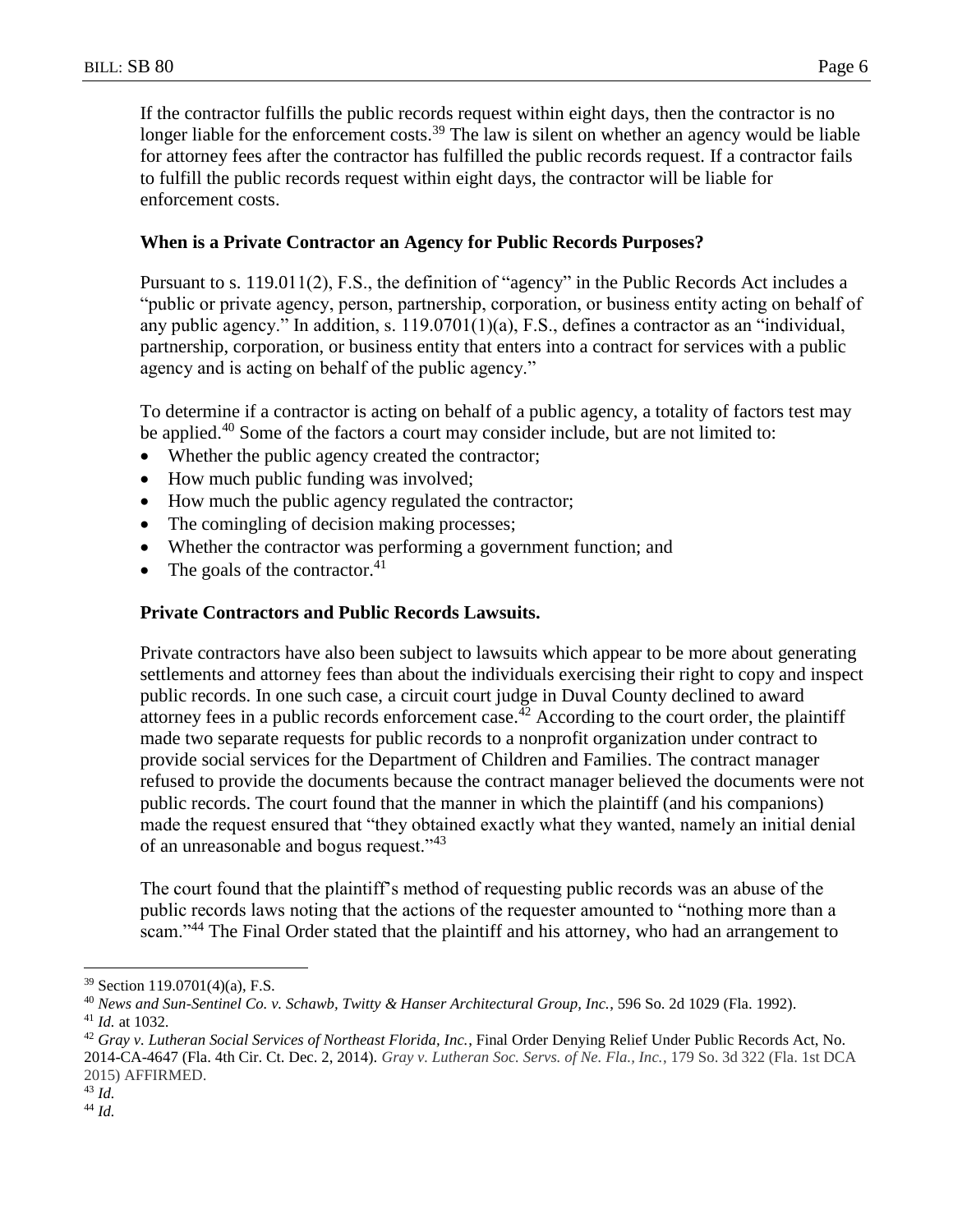split his attorney fees with the plaintiff, had "a financial interest in assuring that his requests for public records [were] refused."<sup>45</sup> The court noted that in 2014, the plaintiff filed 18 public records lawsuits in Duval County, and that the attorney represented the plaintiff on approximately 13 of those cases; the court noted that all of the cases followed a similar pattern.

The court opined that:

If a private entity must pay an attorney's fee every time an agent denies a needless request, the cost to the state to provide important services by contracting with private entities will increase; or private entities might discontinue bidding on these contracts. The chilling effect could be disastrous to the State. Further the [Public Records] Act was not designed to create a cottage industry for so-called "civil rights activists" or others who seek to abuse the [Public Records] Act for financial gain.<sup>46</sup>

The First District Court of Appeal affirmed the trial court's decision on December 16, 2015.<sup>47</sup>

Similarly, a suspicious email requesting public records was sent to a contractor and the sender subsequently sued the contractor in an enforcement action.<sup>48</sup> The court found that the contractor believed that the email was spam and did not comply with the request.<sup>49</sup> The court ruled that contractor had not refused to provide records, and therefore, no fees were due.<sup>50</sup> The court stated public records laws "should not be applied in a way that encourages the manufacture of public records requests designed to obtain no response, for the purpose of generating attorney's fees."<sup>51</sup>

# **III. Effect of Proposed Changes:**

The bill makes granting enforcement costs (including attorney fees) discretionary when the court determines:

- The plaintiff has provided written notice of the public records request to the agency's custodian of public records at least five business days before filing the enforcement action; and
- A public entity has unlawfully refused to grant access to public records.

The bill will take effect July 1, 2017.

 $\overline{a}$ <sup>45</sup> *Id.*

<sup>46</sup> *Id.*

<sup>47</sup> *Gray v. Lutheran Soc. Servs. of Ne. Fla., Inc.*, 179 So. 3d 322 (Fla. 1st DCA 2015).

<sup>48</sup> *Citizens Awareness Found. Inc., v. Wantman Grp., Inc.,* LEXIS 7970 at \*12 (Fla. 4th DCA March 25, 2016).

<sup>49</sup> *Id.*

<sup>50</sup> *Id.* at 14.

<sup>51</sup> *Id.* at 11.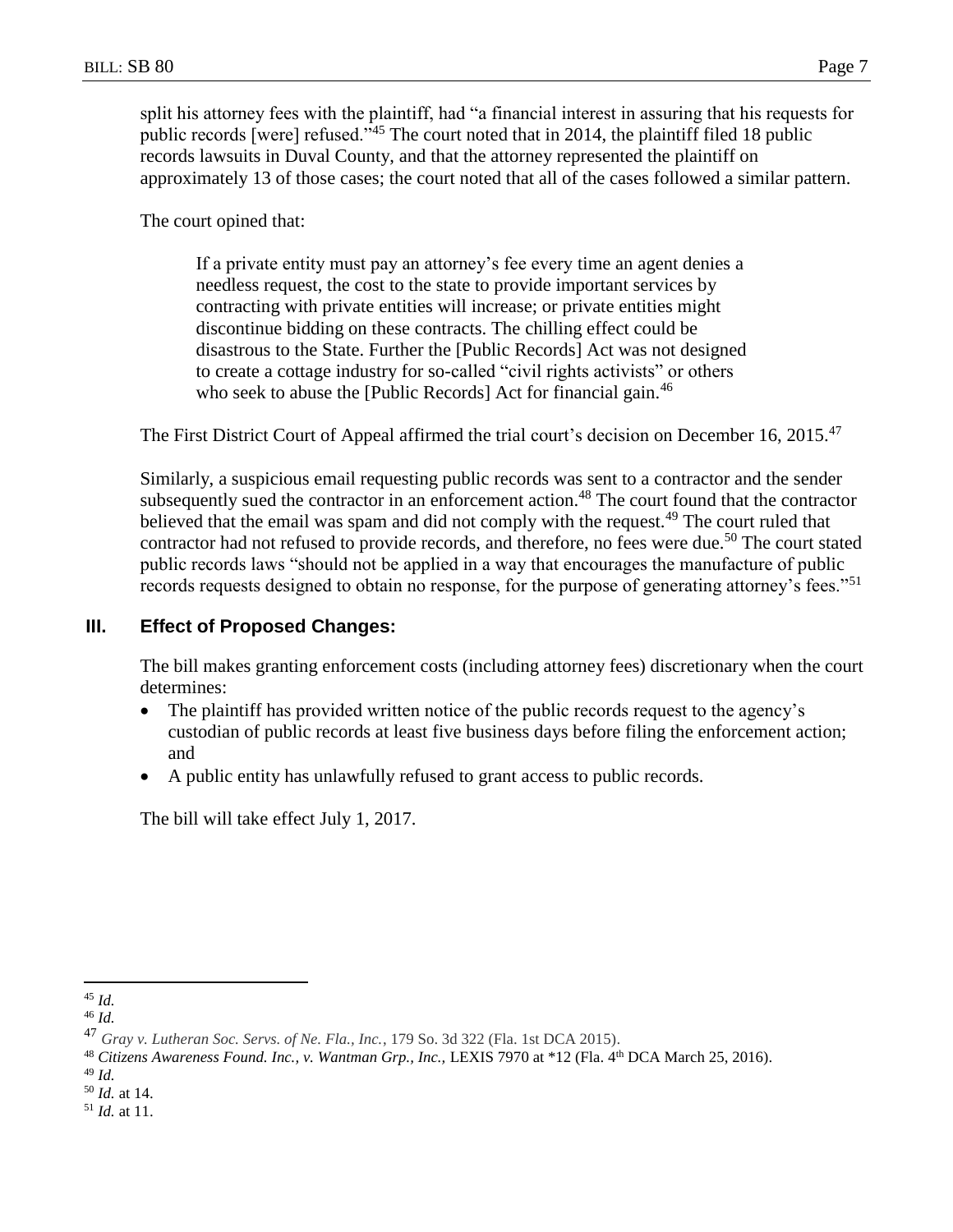# **IV. Constitutional Issues:**

A. Municipality/County Mandates Restrictions:

The bill does not appear to require counties or municipalities to take an action requiring the significant expenditure of funds, reduce the authority that counties or municipalities have to raise revenue in the aggregate, or reduce the percentage of state tax shared with counties or municipalities.

B. Public Records/Open Meetings Issues:

The bill will grant greater discretion to judges on when they will award attorney fees in public records request lawsuits. This may have the effect of reducing the likelihood of an attorney accepting a public records lawsuit if he or she will not be guaranteed fees. This provision may also have the effect of essentially imposing a requirement for the public to make public records requests in writing every time if they wish to be able to receive attorney fees.

C. Trust Funds Restrictions:

None.

# **V. Fiscal Impact Statement:**

A. Tax/Fee Issues:

The mandate restrictions do not apply because the bill does not require counties and municipalities to spend funds, reduce counties' or municipalities' ability to raise revenue, or reduce the percentage of a state tax shares with counties and municipalities.

## B. Private Sector Impact:

Private contractors which are agencies under the public records laws may spend less in settlements and attorney fees related to public records requests.

Individuals and groups who file public records lawsuits may spend more money to send letters to public records custodians. There would be little or no costs to these people or groups if they sent an email instead of a letter.

## C. Government Sector Impact:

Governmental entities may spend less in settlements and enforcement costs related to public records requests because the courts are given more discretion. If the intent of the new notice requirement is to allow time for the public agency to "cure" the violation by producing the requested records prior to the initiation of the enforcement action and, thus, to minimize the award of attorney fees and costs, the provision may need to be clarified. Current case law states that the enforcement action (the part of the lawsuit that seeks access to the public records) is independent of the part of the lawsuit that seeks an award